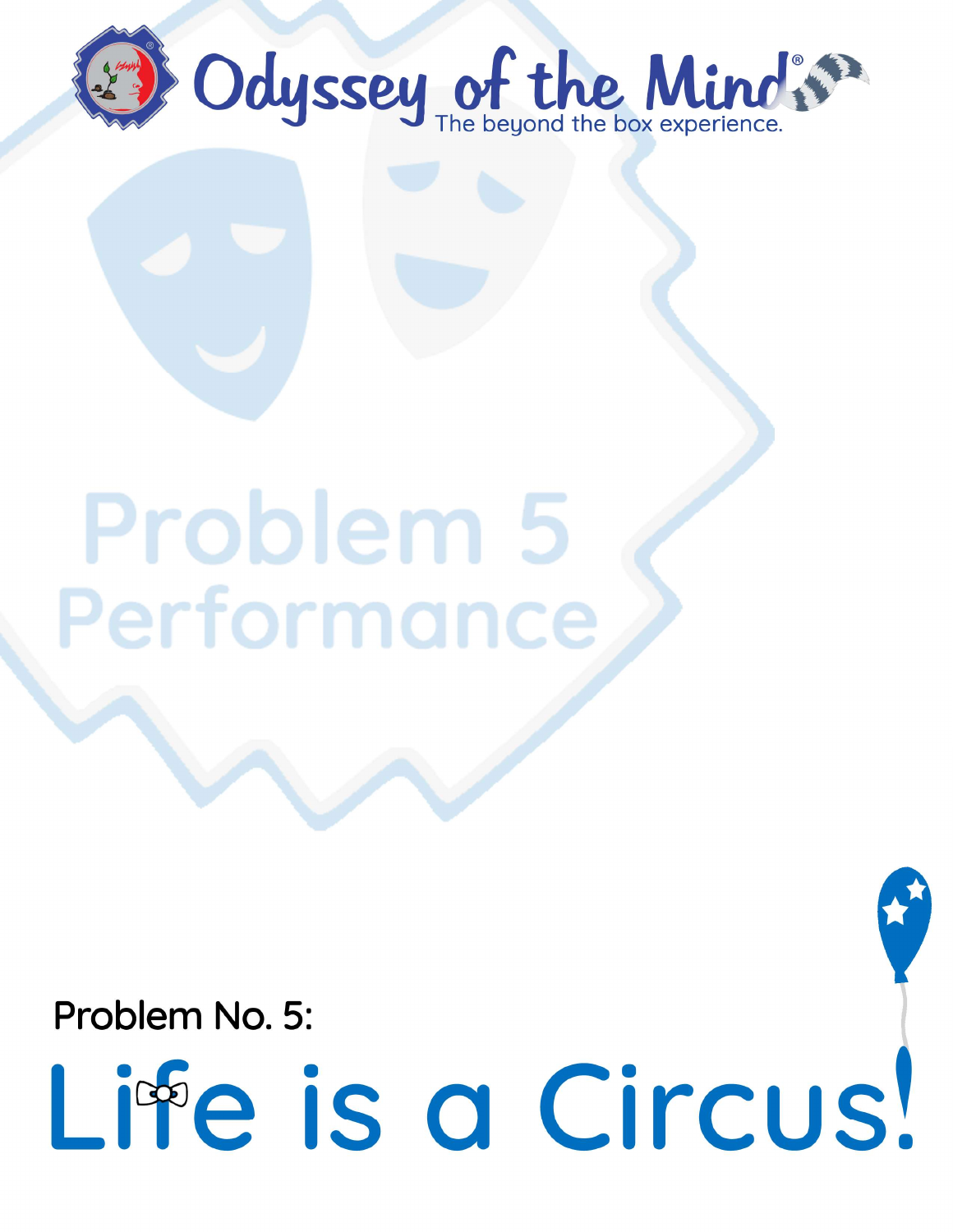### Life is a Circus!

Problem No. 5: Divisions: I, II, III & IV

#### **A. The Problem**

Sometimes life seems like a circus! Teams will create a humorous performance about a young person character living in a regular world that realizes they are in a circus world – mid-act! There are original animals performing tricks as part of circus acts, a clown, and a ringmaster that announces the activities. The young person returns to the regular world thinking it was all a dream until they see a mysterious figure that turns out to be from the circus world.

The **Creative Emphases** of the problem are on the performance, the circus world, how the animal tricks are performed, and the portrayal of the ringmaster.

The **Spirit of the Problem** is to create an original humorous performance about a character living a regular life that wakes up to find they are in a circus world as part of a circus act! The circus world will have a minimum of two original animals performing tricks, a clown, circus acts and a ringmaster announcer. The young person returns to the regular world thinking it was just a dream until they see someone from the circus world.

#### **B. Limitations**

- 1. **General Rules:** Read the *2021-22 Odyssey of the Mind Program Guide*. This manual is updated each year and includes important rules for solving Odyssey of the Mind problems and forms required for competition. This problem cannot be solved without referring to the **Program Rules** section of the guide.
- 2. **Problem Clarifications:** The *Odyssey of the Mind Program Guide* explains the types of questions that will be clarified and how to submit them. Problem clarifications can be submitted and accessed at www.odysseyofthemind. com/clarifications. The deadline for submission is February 15, 2022. CCI may find it necessary to issue clarifications after that date, so continue to check for them after February 15 and before each competition.
- 3. The **time limit** for this problem is 8 minutes. This starts when the Timekeeper says, "Team begin," and includes setup, Style, and the presentation of the solution. A one minute overtime is allowed for this problem but penalty E6 will be assessed (points are still awarded for scored elements).
- 4. The **cost limit** for this problem is \$125 (U.S.). The combined value of all materials used during the presentation of the solution, including Style, cannot exceed this amount. The Odyssey of the Mind Program Guide explains the cost limit and how to determine the value of the materials used.
- 5. The team will create an original humorous performance that includes:
	- a. a young person character.
	- b. at least two scenes depicting the regular world.
	- c. at least one scene depicting a circus world.
	- d. two original animals performing different tricks.
	- e. a clown character.
	- f. circus acts.
	- g. a ringmaster character that announces the circus acts.
	- h. the young person thinking it was a dream until seeing a mysterious figure from the circus.
	- i. five Style elements including two that are chosen by the team listed in F. Style.

#### 6. The **young person character:**

- a. may be portrayed as anything and in any way the team wishes but must meet the requirements of being a character.
- b. will be considered young *as portrayed in the performance.*
- c. will realize that it somehow left its regular world and is in a circus world. The moving from one world to the other does not have to be portrayed in the performance, but it can be.
- d. will be part of a circus act mid-performance when entering the circus world.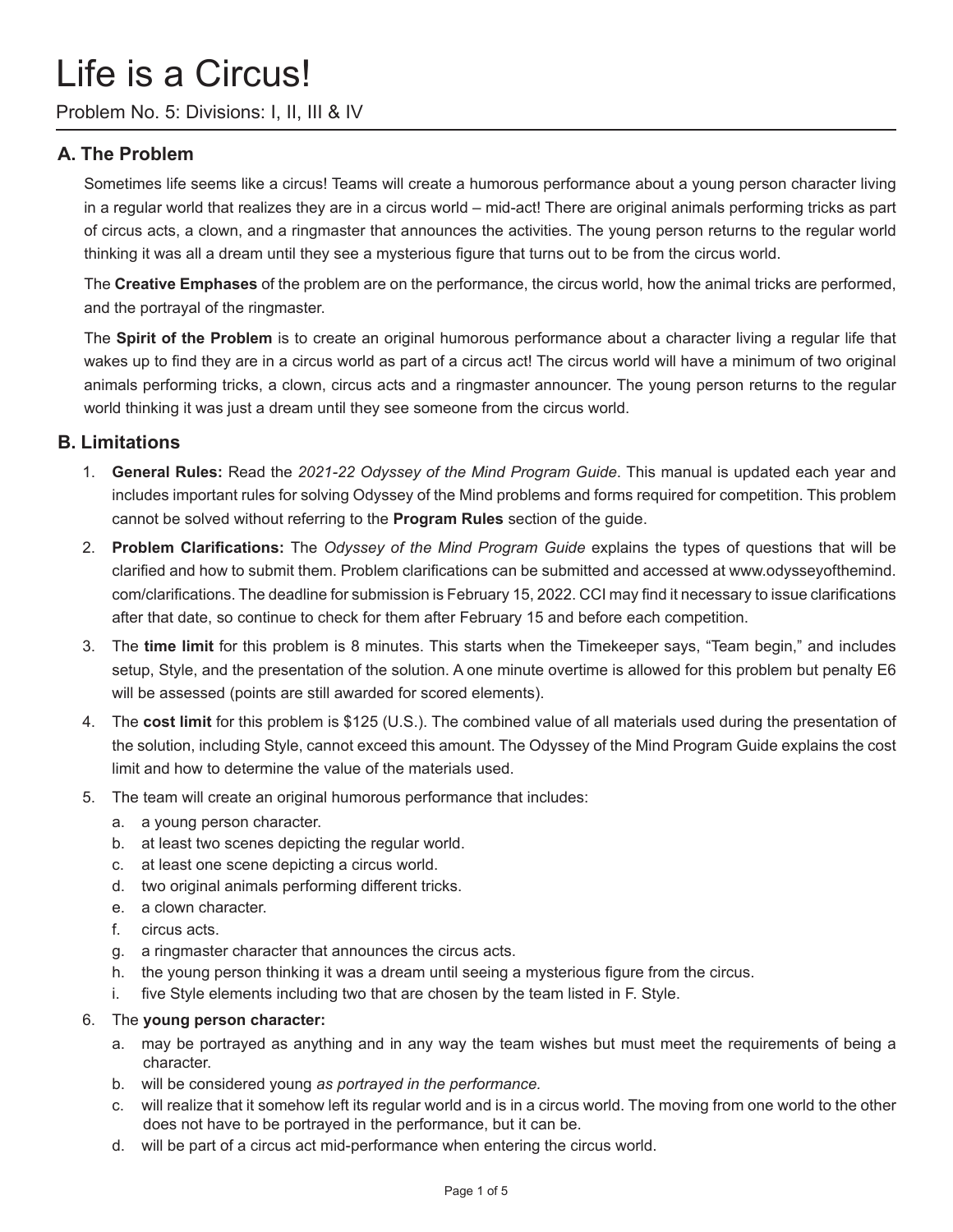#### 7. The **scenes depicting the regular world:**

- a. may be anything the team wishes and will be the regular world as it is *portrayed in the performance.*
- b. will show what life is like for the young person character in its regular world before being in the circus world.
- c. will show the young person in the regular world after it was in the circus world. The young person character is allowed to make multiple visits to the circus world but it must return to the regular world after it has visited the circus world at least one time.

#### 8. The **circus world**:

- a. can be anything the team wishes and will be considered a circus as it is portrayed in the performance.
- b. is where the scored circus characters and elements take place in the performance. Anything that occurs in a regular world setting will not count toward the score for the required circus elements.
- c. should be recognizably different from the regular world. This can be done through setting, costuming, or anything that makes the two look different to the judges and audience.

#### 9. The **two required original animals**:

- a. must be original creations of the team. They cannot represent any animal known to exist or to have existed. They may have physical characteristics of existing animals. There can be additional animals, but only two will be scored.
- b. can be portrayed any way but must be tangible creations.
- c. will each perform one trick as part of a required circus act. The tricks must be different from each other. Each animal trick must include one task from the following list:
	- (1) Change the shape or size of something. This may be anything the team wishes.
	- (2) Turn something over so it comes to rest upside down.
	- (3) Assemble something. There must be at least 3 parts that are assembled into one.
	- (4) Division I only change its color or the color of something else.
	- (5) Divisions II, III and IV only Make something disappear and reappear somewhere else.

#### 10. The **clown character:**

- a. may be portrayed any way the team wishes but must meet the requirements of being a character; however, the clown is not allowed to talk when performing in character.
- b. can be anything the team wishes; it will be considered a clown as portrayed in the performance.
- c. will entertain the circus audience in a humorous manner. This can be done during or in between circus acts. The team does not have to include a circus audience, but it may. To do this the clown must at some time:
	- (1) make something seem to appear from nowhere.
	- (2) perform an illusion.
	- (3) use an object to make a sound at least three times.

#### 11. The **circus acts:**

- a. are three separate acts required for score. The team can include more, but only three will be scored.
- b. includes the one taking place when the young person realizes it's in a circus world.
- c. includes two where the original animals perform tricks as described in B9. The tricks are only part of these acts. The team must add one or more additional elements to make these circus acts.

#### 12. The **ringmaster character**:

- a. must be portrayed by a team member.
- b. will announce the circus acts.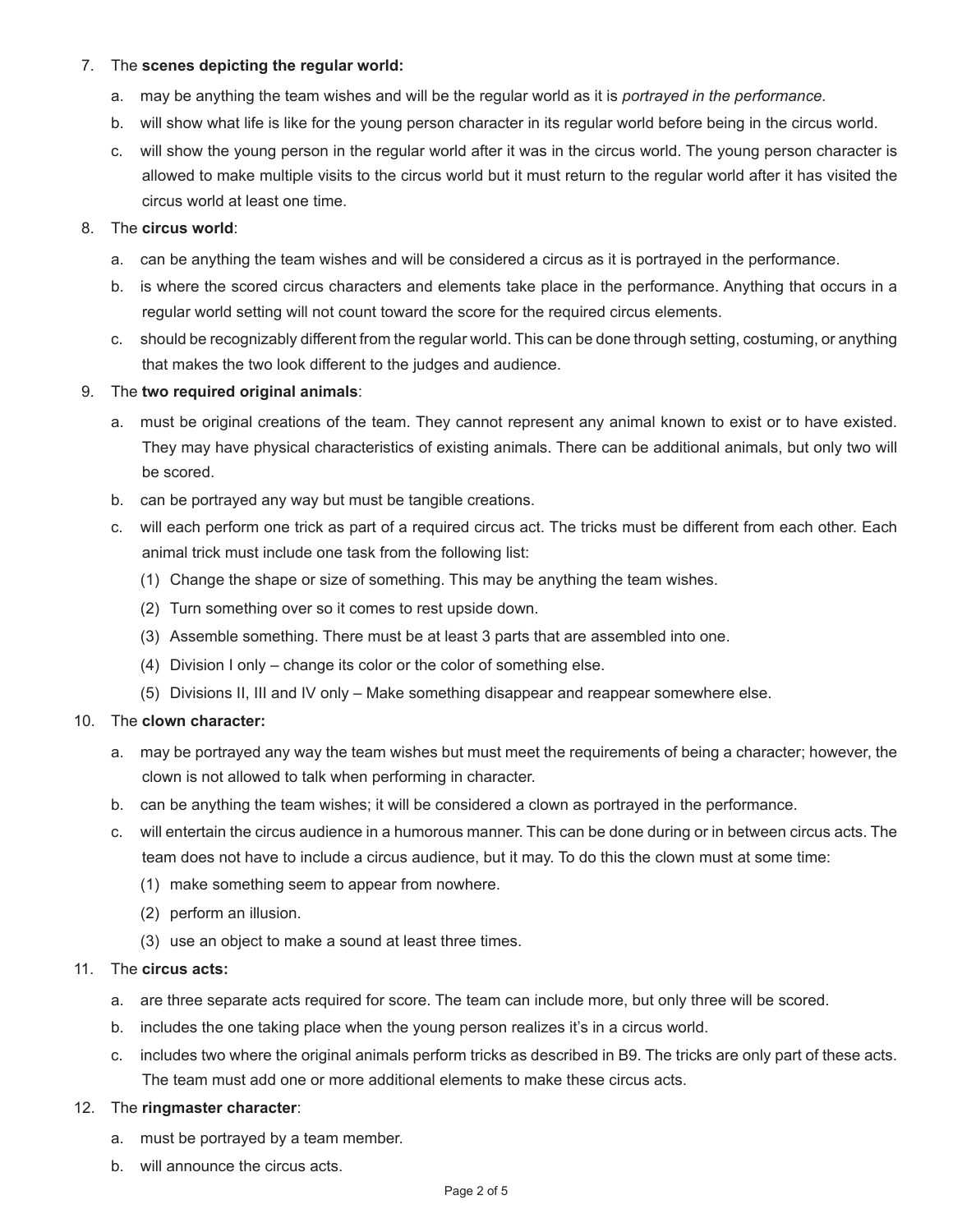- 13. The **mysterious figure** that turns out to be from the circus world:
	- a. will appear at or near the end of the 8-minute performance in a scene depicting the regular world.
	- b. cannot be the ringmaster or the clown characters.
	- c. must be noticed by the young person. The young person will think the circus world was a dream until it sees the mysterious figure.
	- d. can be portrayed in any way but must be noticeable to the judges and audience.
- 14. The team should present the Staging Area Judge with four copies of the Team List Form found in the forms section at *www.odysseyofthemind.com/members* or four copies of a list on one side of one or two sheets of 8 ½" x 11" or A4 paper. This list can be hand-printed, typed, or computer generated. It is for reference only. This list must include:
	- a. the team's membership name and number, the problem and division.
	- b. a brief description to identify the young person character and the circus act it wakes up being part of.
	- c. a brief description to identify the regular world and the circus world.
	- d. a brief description to identify the two original animals, the tricks, and the order the tricks will occur.
	- e. a brief description to identify the clown character.
	- f. a brief description to identify the three circus acts, how the tricks are incorporated, and the order they will occur.
	- g. a brief description to identify the ringmaster character.
	- h. a brief description to identify the mysterious figure from the circus world.
	- i. the signal the team will use to indicate it has finished its performance.

#### **C. Site, Setup and Competition**

- 1. A stage or floor area a minimum 7' x 10' (2.1m x 3m) will be used, but a larger area is desirable. This will not be marked. Teams must be prepared to perform in a 7' x 10' area. If space permits, the team may perform and/or place equipment, props, etc. outside the 7' x 10' area. If a drop-off exists beyond the 7' x 10' dimensions, a caution line may be taped 30" (76.2 cm) from the edge of the drop-off. This will serve as a warning, not a boundary.
- 2. A three-prong electrical outlet will be available at the performance area. Teams must bring their own extension cords and adapters, if needed.
- 3. The team members should report to the competition site with all items for the presentation of their solution at least 15 minutes before they are scheduled to compete.
- 4. It is the team's responsibility to complete its problem solution within the 8-minute time limit. When the team is finished, it must signal the judges. An overtime penalty will be assessed if the team takes more than 8 minutes, and the Timekeeper will stop the team after one minute of overtime.
- 5. Teams should bring cleaning utensils to clean up any mess. Should a team take an unreasonable amount of time to clean the site, or leave a mess, the judges will assess an Unsportsmanlike Conduct penalty. Others not on the team's roster can help the team clear the site and remove the team's props. The competition area must be left clean and dry for the next competing team.

#### **D. Scoring**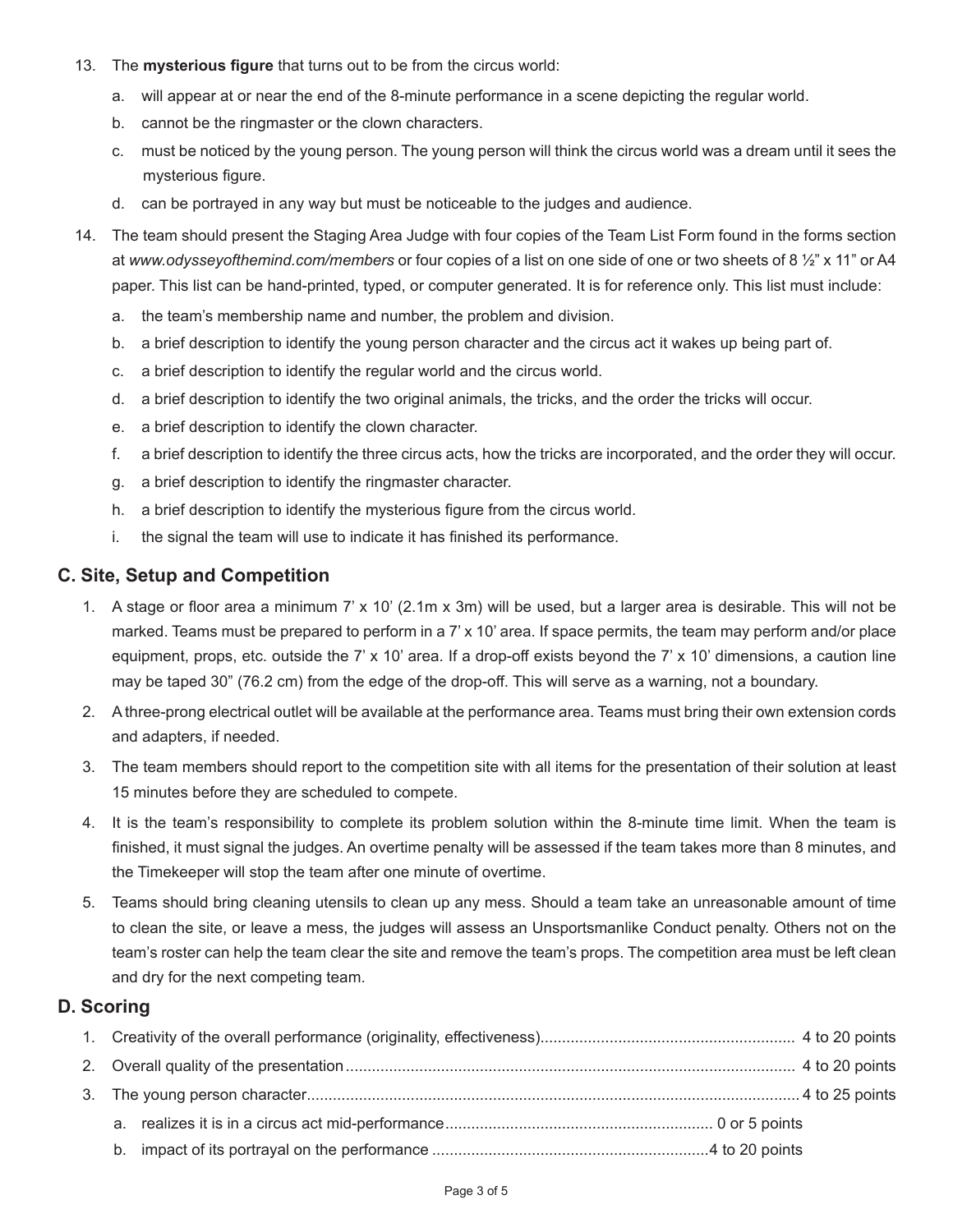| 4.  |                              |                                                                                                                |  |  |  |
|-----|------------------------------|----------------------------------------------------------------------------------------------------------------|--|--|--|
|     | a.                           | show the young person character in the regular world as required 0 or 5 points                                 |  |  |  |
|     |                              |                                                                                                                |  |  |  |
| 5.  |                              |                                                                                                                |  |  |  |
| 6.  |                              |                                                                                                                |  |  |  |
|     |                              |                                                                                                                |  |  |  |
|     |                              |                                                                                                                |  |  |  |
|     |                              |                                                                                                                |  |  |  |
|     |                              |                                                                                                                |  |  |  |
|     | $b_{-}$                      |                                                                                                                |  |  |  |
|     |                              |                                                                                                                |  |  |  |
|     |                              |                                                                                                                |  |  |  |
|     |                              |                                                                                                                |  |  |  |
| 7.  |                              |                                                                                                                |  |  |  |
|     |                              |                                                                                                                |  |  |  |
|     | b <sub>1</sub>               |                                                                                                                |  |  |  |
| 8.  |                              |                                                                                                                |  |  |  |
|     | a.                           |                                                                                                                |  |  |  |
|     | b.                           |                                                                                                                |  |  |  |
|     | C <sub>1</sub>               |                                                                                                                |  |  |  |
| 9.  |                              |                                                                                                                |  |  |  |
|     |                              |                                                                                                                |  |  |  |
|     | b.                           | creativity of its portrayal (all aspects including appearance and behavior)3 to 10 points                      |  |  |  |
| 10. |                              | The young person character sees the mysterious figure from the circus world in the regular world O or 5 points |  |  |  |
|     | Maximum possible: 200 points |                                                                                                                |  |  |  |

#### **E. Penalties**

|  | (For example: 27 seconds = -15 points) maximum -30 points |
|--|-----------------------------------------------------------|

*Teams that don't present a scored element of the problem (see D. Scoring) will not receive a penalty, they will receive a zero score for that category.*

#### **F. Style** *(Elaboration of the problem solution; use four copies of the Style Form from the 2021-22 Odyssey of the Mind Program Guide)*

| 2. Creative use of materials in any circus performer's costume other than the required animals 1 to 10 points |  |
|---------------------------------------------------------------------------------------------------------------|--|
|                                                                                                               |  |
|                                                                                                               |  |
|                                                                                                               |  |
| Maximum possible: 50 points                                                                                   |  |